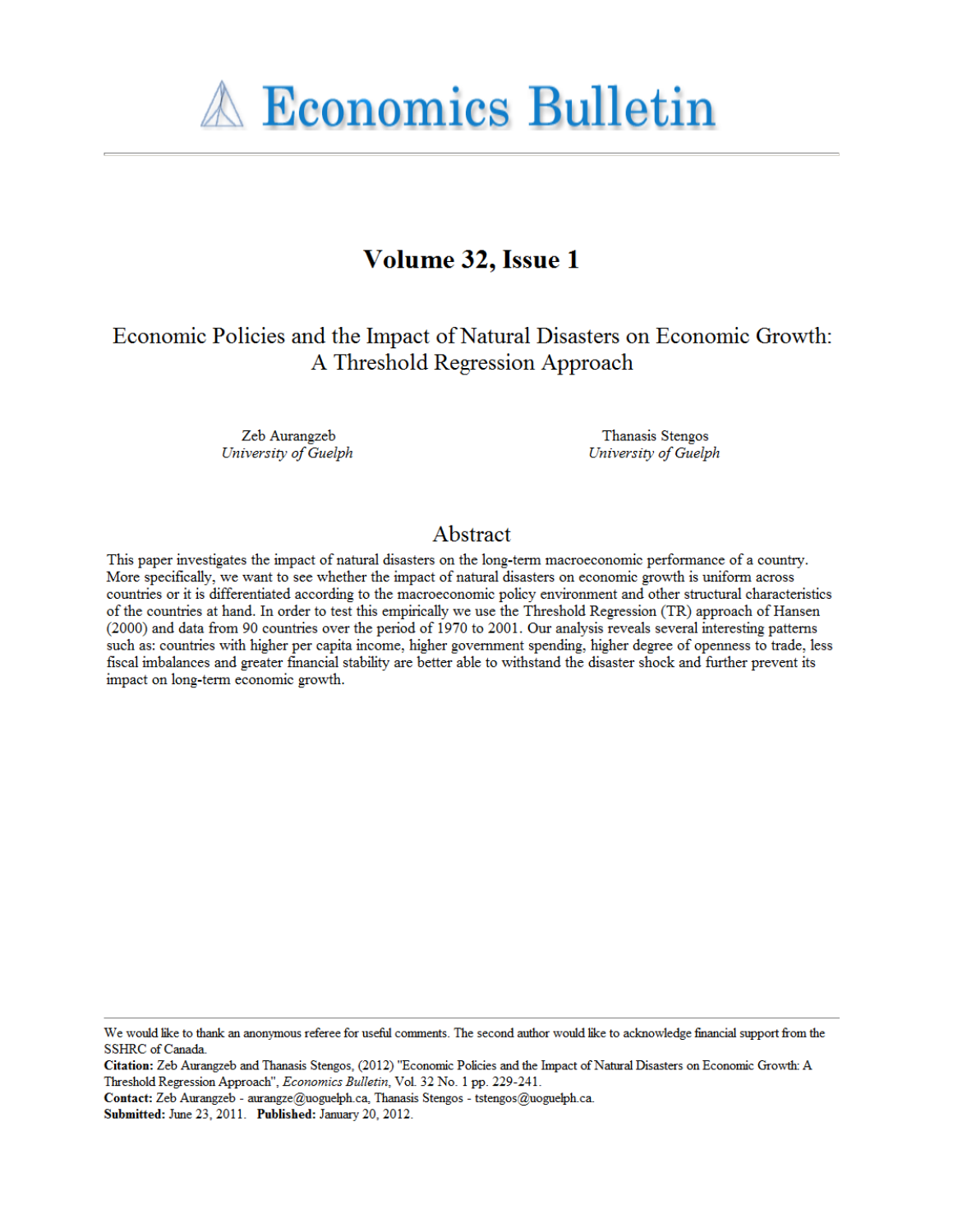# **1-Introduction**

Despite the increase in both frequency of natural disasters and their ensuing losses over the past decade (see United Nations (2004) report for details) our understanding of their impact on economic development and growth is still in its infancy. Much of the research in social sciences and even more so of course in natural sciences, has been devoted to increasing our ability to predict disasters and prepare for them. Interestingly, however, economic research on natural disasters and their consequences is fairly limited. According to Hewings and Okuyama (2003) the disaster-growth nexus is very complex and consists both of negative effects from damages, as well as positive ones from post-disaster reconstruction and recovery. It is because of that complexity that there has been little consensus in the literature about the impact of natural disasters on economic growth.

Since disaster risk differs substantially across countries, it is reasonable to question whether there is a relationship between natural disasters and long-term economic performance of a country. One of the channels discussed in the literature through which these disasters can affect the long-term economic growth is investment. The country where the probability of capital destruction due to natural disasters is higher experiences a reduction in investment in physical capital and this induces a negative impact on long-run growth.

It has also been observed that costs associated with natural disasters largely depend on the prevailing economic policies and institutional setup. Hence, it is expected that the impact of natural disasters across countries not to be uniform, but it will depend on economic policies and other characteristics of the countries affected.

In light of the above discussion it is important to develop an insight to how natural disasters impact economic growth as this will help reach decisions concerning disaster preparedness and disaster mitigation strategies. Further, by identifying the channels, through which these disasters can affect the macro-economy, will help the disaster planners to infer the optimal allocation of disaster response resources, which will then be directed to well targeted and efficient recovery efforts. In this paper we attempt to tackle these questions by using data on the recorded disaster events and the macroeconomic variables from 90 countries covering the period 1970 to 2001 and by using an econometric Threshold Regression (TR) methodology that classifies countries in different regimes endogenously due to differences in their economic policies, see Hansen (1996, 1999, 2000).

230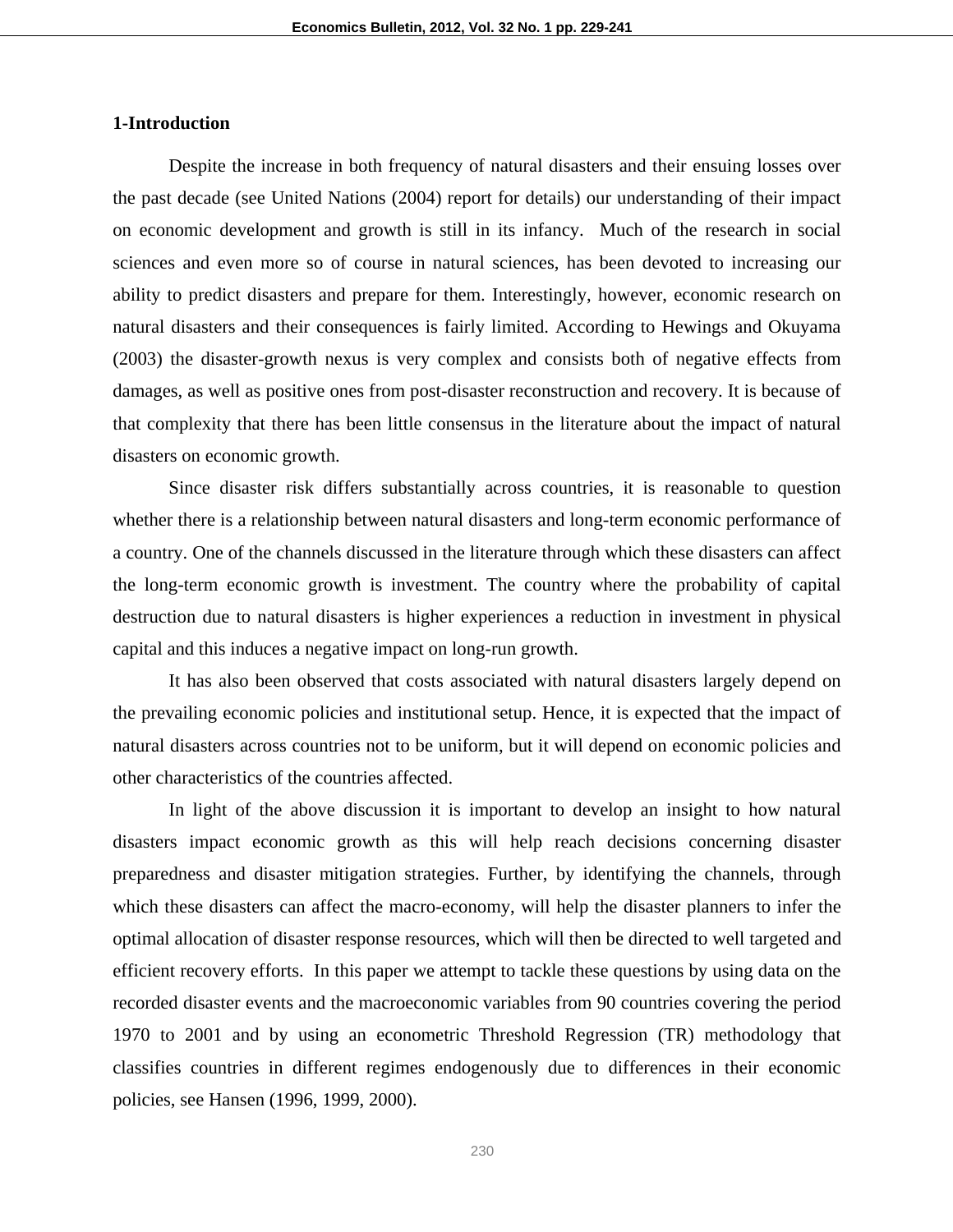The remainder of the paper is organized as follows. The next section provides a brief review of the literature. In section 3 we provide the data description and the methodology. Section 4 presents the empirical results and a brief discussion of the major findings. The last section concludes.

# **2-Literature Review**

A small but growing literature on the macroeconomic impact of natural disasters can broadly be divided into two groups: studies conducted using cross-country analysis and country case studies that examine specific natural disasters. Since, the country case studies are beyond the scope of this paper, we only review the cross-country studies below.

 The body of research that examines the impact of natural disasters in a cross-country fashion can further be divided into two groups. One group considered the short-term macroeconomic impacts of natural disasters while, the other considered the long-term impacts of natural disasters on economic growth. The first study that empirically investigated the short-run macroeconomic consequences of natural disasters in cross-country framework is by Albala-Bertrand (1993). In that paper the author developed an analytical model for disaster occurrence and reaction and collected data for 28 disaster events in 26 countries over the period of 1960 to 1979. The main findings of this study were that after a natural disaster GDP increased by 0.4 percent, capital formation, fiscal and trade deficit and the stock of foreign reserves were also increased, whereas inflation did not change.

Some recent studies utilize more advanced econometric techniques to investigate the macroeconomic consequences of natural disasters. For example Raddatz (2007) employed a Panel-VAR technique to estimate the effect of external shocks on short-run output dynamics in developing countries. In that paper the author found that natural disasters have an adverse shortrun impact on aggregate output. Loayza *et al.* (2009) used a dynamic panel GMM estimation technique to investigate the impact of four types of natural disasters floods, storms, earthquake, and droughts on different sectors across-countries. They found different impacts of different type of disasters and also different impacts of same type of disasters on different sectors. Other studies that also examine the short-term impacts of natural disasters are for example Hochrainer (2009), Leiter *et al.* (2009), Mechler (2009), Noy (2009), and Rodriguez-Oreggia *et al.* (2009).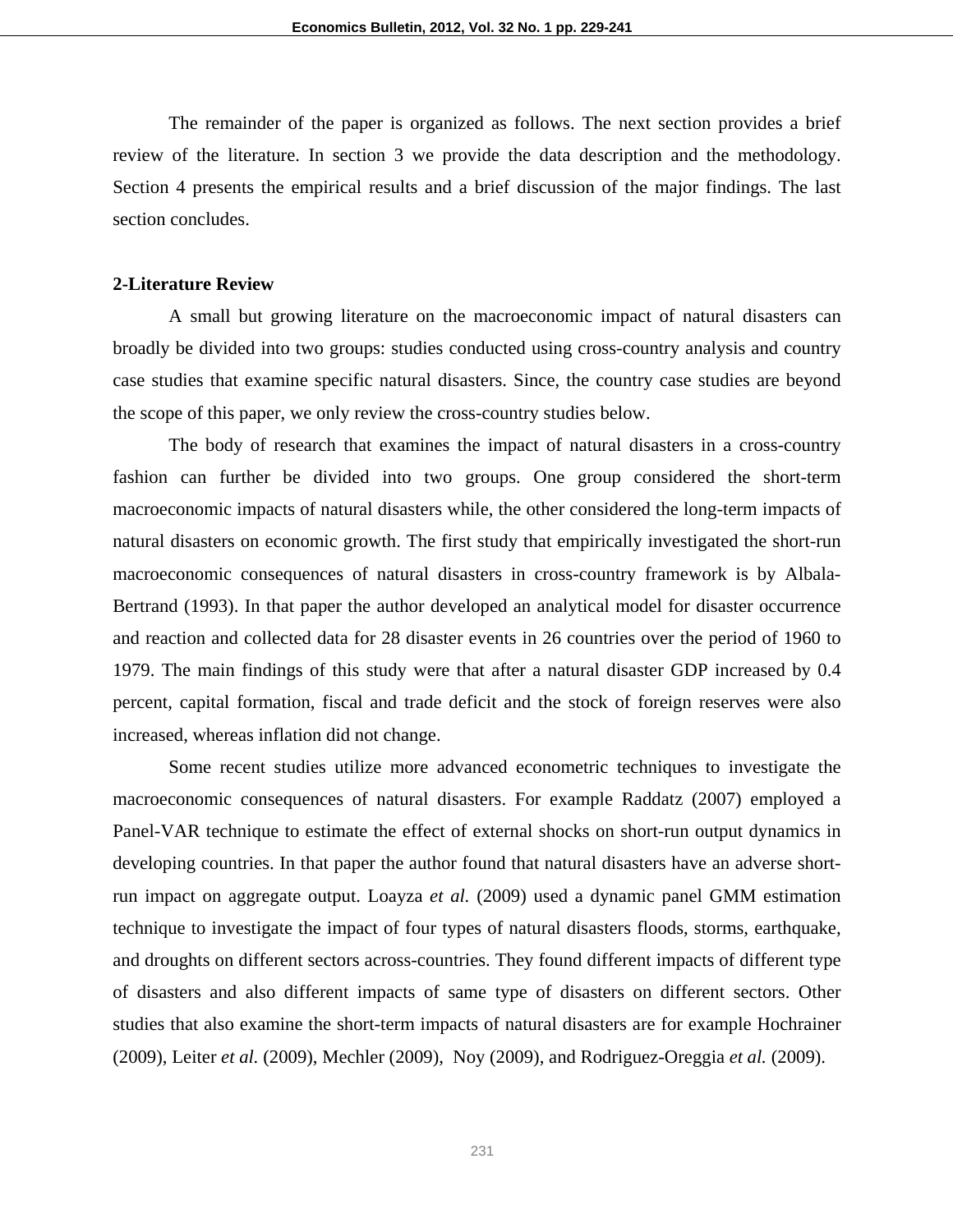However, there are very few studies that empirically examine the long-term impact of natural disasters on economic growth. In this group, the paper by Skidmore and Toya (2002) is considered as the first piece of empirical research<sup>1</sup>. In that paper the number of natural disasters was normalized by the land area in 89 countries over the period of 1960 to 1990. The authors reached the counterintuitive conclusion that disaster risk may promote long-term economic growth. They found that frequency of climatic disasters is positively correlated with human capital accumulation, growth in total factor productivity and per capita GDP growth. They tried to explain their counterintuitive finding by arguing that disasters might be speeding up a Schumpeterian "creative destruction" process.

Other studies that examine the long-term impact of natural disasters on economic growth are Noy and Nualsri (2007), Jaramillo (2009) and Raddatz (2009). Noy and Nualsri used fiveyear averages that covers 98 countries over the period of 1975 to 1999 and they found a negative relationship between the losses due to natural disasters and economic growth, something that was also found by Jaramillo (2009). More recently, Raddatz (2009) using cumulative response functions of the growth of real GDP per capita to different types of natural disasters found that in the long-run, per capita GDP is 0.6 percent lower as a result of single climatic event. Further, he found that more than 90 percent of the output cost occurs during the first year of the disaster.

In general, it emerges from the cross-country studies that natural disasters on average have a negative short-term impact on the economic performance of a country. However, there is no consensus regarding the long-term impact of natural disasters on economic growth and therefore, providing room for further research in that area.

#### **3-Data and Methodology**

The data set used in this paper includes 90 countries, and 5-year period averages from 1970 to 2001 (1970-1974, 1975-1979, 1980-1984, 1985-1989, 1990-1994, and 1995-2001). It comes from two main sources WDI database of the World Bank and the EM-DATA database of the Centre for Research on the Epidemiology of Disaster (CRED) at the Catholic University of Louvain, Belgium. The EM-DAT is a unique dataset and almost all the studies on natural disasters rely on this dataset.

<sup>&</sup>lt;sup>1</sup> Cuaresma et al. (2008) state that, "To our knowledge, the article by Skidmore and Toya (2002) is the only piece of empirical research that assesses directly the long-run economic impact of natural disasters" (p.1).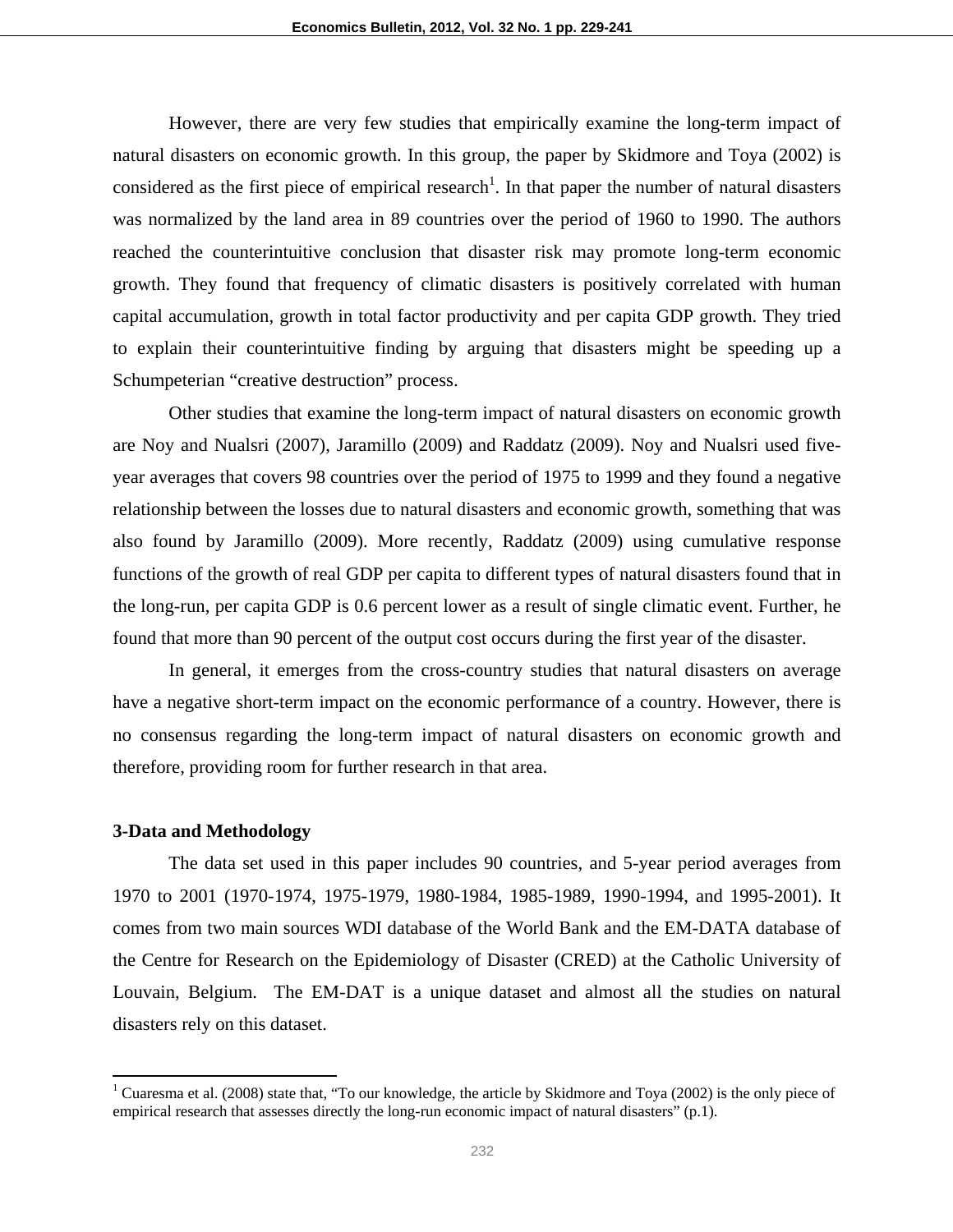The EM-DAT database records the occurrence and effects of natural disasters in the world since 1900 and it is compiled from various sources such as UN agencies, nongovernmental organizations, insurance companies, research institutes and press agencies. It defines disaster as a natural situation or event which overwhelms local capacity and/or necessitates a request for external assistance. For a disaster to enter this database, at least one of the following criteria must be met: (i) 10 or more people are reported dead; (ii) 100 or more people are reported to be affected; (iii) a state of emergency is declared; or (iv) a call for international assistance is issued. The types of disasters included are: hydrological (e.g. floods, avalanches, landslides); climatological (e.g. wave surges, droughts, wildfire); Meteorological (e.g. storms); geophysical (e.g. earthquakes, tsunamis and volcanic eruptions); and biological (e.g. epidemics, insect infestations).

The damages reported in this database only consist of direct damages (e.g. damage to infrastructure, crops and housing). The data records the number of people killed (the number of people killed includes "persons confirmed as dead and persons missing and presumed dead"), the number of people affected (the people affected are those "requiring immediate assistance during a period of emergency, i.e. requiring basic survival needs such as food, water, shelter, sanitation and immediate medical assistance") and the amount of property damages in US dollars.

### *3.1-Construction of disaster cost measures*

Following previous studies (Jaramillo (2009); Noy (2009); Noy and Nualsri (2007)) we also assume that the impact of a specific natural disaster on the macro-economy depends on the magnitude of the disaster relative to the size of the economy. Therefore, we also standardize the three cost variables mentioned above, the number of people killed, the number of people affected and the amount of property damages by dividing the number of people killed and the number of people affected by the population size in the year prior to the disaster year and the amount of property damages by the last year's GDP. The intuition for using lagged population and lagged GDP is that the current year's population and GDP have been affected by the disaster itself which would cause an upward bias if we were to use the current population and GDP to compute the disasters cost measures. Further, we weight these measures by the month in which these events occurred. The reason is that disasters that occurred at the beginning of the year would have a bigger impact on the macro-indicators of the same year than disasters that occurred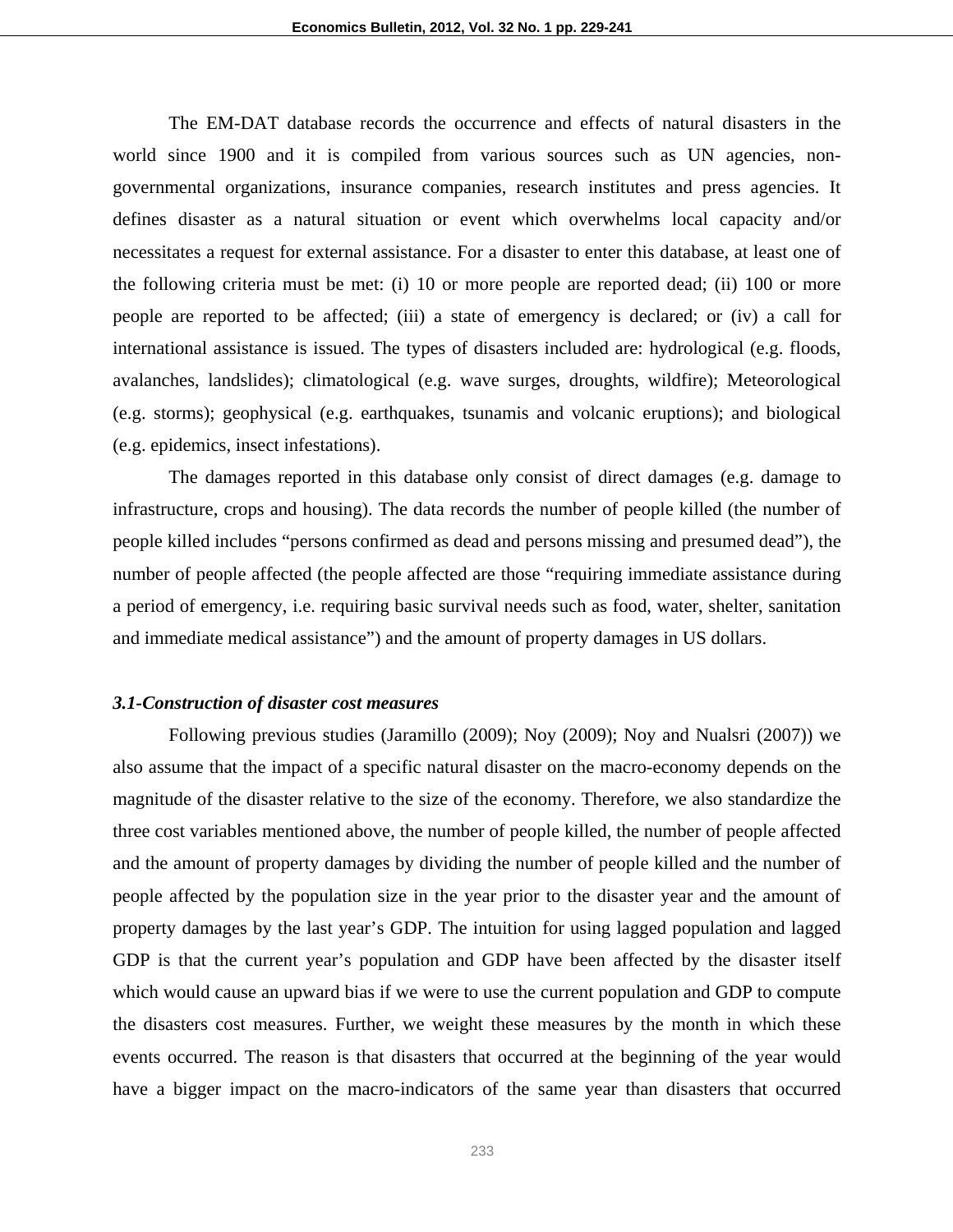towards the end of the year and as such they should receive a higher weight. Hence, the adjusted disaster cost variables we use in the regression analysis are calculated using the disaster cost (DC) variables weighted by the month the natural disaster occurred (M), defined as:

$$
DCM_{i,t}^j = \sum_{\tau=1}^n [(12 - M_{\tau})/12] DC_{i,t,\tau}^j \tag{1}
$$

where,  $\tau$  is the number of events in a given year, in a given country (there are more than one events in some countries in one year) and  $\mathfrak{j}$  (=1,2,3) is the type of the disaster cost measures: the number of people killed, the number of people affected divided by the lagged population and the amount of property damages divide by the lagged GDP. Given the focus of this paper on the time dimension of disaster impact rather on the differential impact of different types of disasters, all measure have been aggregated over the four major types of disasters (Geophysical, Hydrological, Climatological and Meteorological) for a given country in a given year. Further, we calculate the cumulative measure of the disaster cost for each country i, in a given year t, as the sum of all the events  $(\tau)$ . We then compute the 5-year period averages for each disaster cost variable to include in our growth regression.

Our econometric estimation is based on the simple adaptation of the extended Solowgrowth model as in Mankiw, Romer and Weil (1992) (later on M-R-W) and Islam (1995). The way we incorporate natural disasters is by adding an additional term for the measure of disaster cost. As it is common in the recent empirical growth literature to employ panel data over 5-year periods averages<sup>2</sup>. We estimate the following unrestricted version of the M-R-W model:

$$
gy_{i,t} = \alpha_0 D_t + \alpha_1 D_k + \alpha_2 x_{i,t} + \alpha_3 \ln(I/Y)_{i,t} +
$$
  

$$
\alpha_4 \ln(HC_{i,t}) + \alpha_5 \ln(n_{i,t} + \varphi + \delta) + \alpha_6 DCM_{i,t}^j + \varepsilon_{i,t}
$$
 (2)

where  $gy_{i,t}$  refers to the average growth rate of income per capita during each 5-year period,  $D_t$ and  $D_k$  are the periods (1970-1974, 1975-1979, 1980-1984, 1985-1989, 1990-1994, and 1995-2001) and regional dummies respectively,  $x_{i,t}$  is per capita income at the beginning of each period,  $(I/Y)_{i,t}$  is the Gross Domestic Investment to GDP ratio, HC<sub>i,t</sub> is the Barro and Lee (1996, 2010) measure of human capital,  $n_{i,t}$  is the average population growth where  $\varphi + \delta = 0.05$ according to Mankiw, Romer and Weil (1992), and  $DCM_{i,t}^j$  is the disaster cost variable. As mentioned earlier, in this paper we want to examine whether the impact of natural disasters on

 $2$  The annual data may have strong time dependence or non-stationary behaviour, using 5-year period averages one can suppress time dependence properties of the series.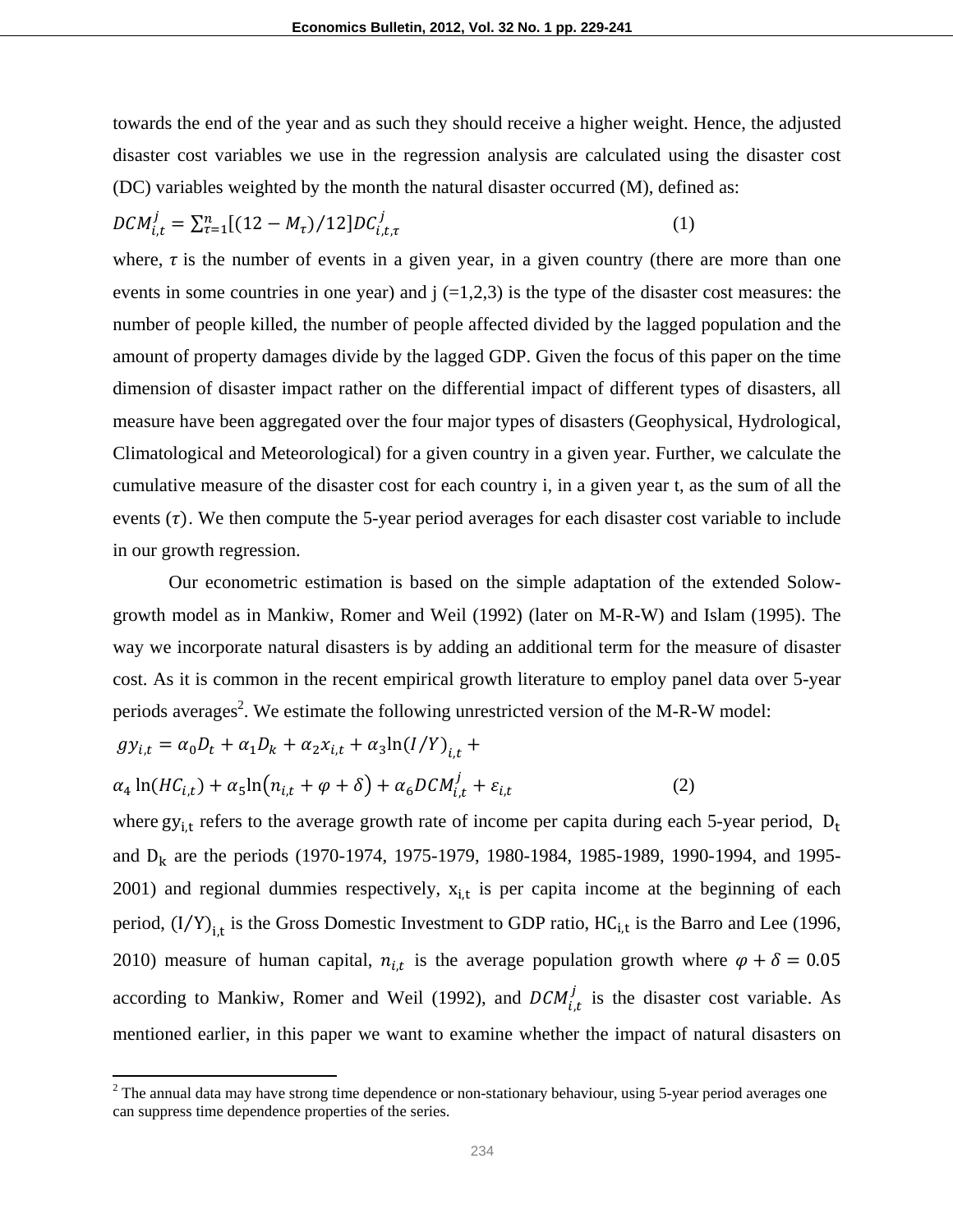economic growth is conditional on economic policies and other characteristics of the countries in question. To do that we use the Threshold Regression approach, which unlike standard linear techniques such as ordinary least squares, allows for a data driven way of identifying potential thresholds that classify countries into different regimes.

#### *3.2- Threshold Regression Approach*

Threshold regression approach is developed by Hansen (2000) allows to split up the sample into two groups which may call "classes" or "regimes" depending on the context. The idea is based on the change point model. However, the change point literature has only focused to the sampling distribution of the threshold estimate where as Hansen in his paper focuses on the test statistic and he is the first to develop the likelihood ratio test for the threshold parameter. The procedure is as follows.

The observed sample is  $\{y_t, x_t, q_t\}_{t=1}^n$  where  $y_t$  and  $q_t$  are real-valued and  $x_t$  is an mvector. The threshold variable  $q_t$  may be an element of  $x_t$  and is assumed to have a continuous distribution. The model allows the regression parameters to differ depending on the value of  $q_t$ . Hence, a threshold regression model takes the form:

$$
y_t = \theta'_1 x_t + \varepsilon_t \qquad \qquad q_t \le \gamma \qquad (3)
$$
  

$$
y_t = \theta'_2 x_t + \varepsilon_t \qquad \qquad q_t > \gamma \qquad (4)
$$

The equations (3)-(4) can be written as a single equation form by introducing a dummy variable  $d_t = I$  ( $q_t \leq \gamma$ ) where I(.) denotes the indicator function. By setting  $x_t(\gamma) = x_t d_t(\gamma)$ equation (3)-(4) become:

$$
y_t = \theta' x_t + \delta' x_t(\gamma) + \varepsilon_t \tag{5}
$$

The above equation allows all regression parameters to differ between the two regimes. Hansen develops an algorithm based on a sequential Least Square estimation which searches over all values of  $\gamma$  ( $\gamma = q_t$ , for t=1,2,...,T). The procedure also provide the estimates for  $\theta$  and  $\delta$ . Since the value of  $\gamma$  is determined endogenously within the model, Hansen proposed a fixed bootstrap procedure to compute the p-value of the test statistic to test the presence of threshold effect in the model. He showed that this bootstrap procedure yields asymptotically correct pvalues. For further details about the estimation of the slope parameters and the threshold see Hansen (1996; 1999; 2000).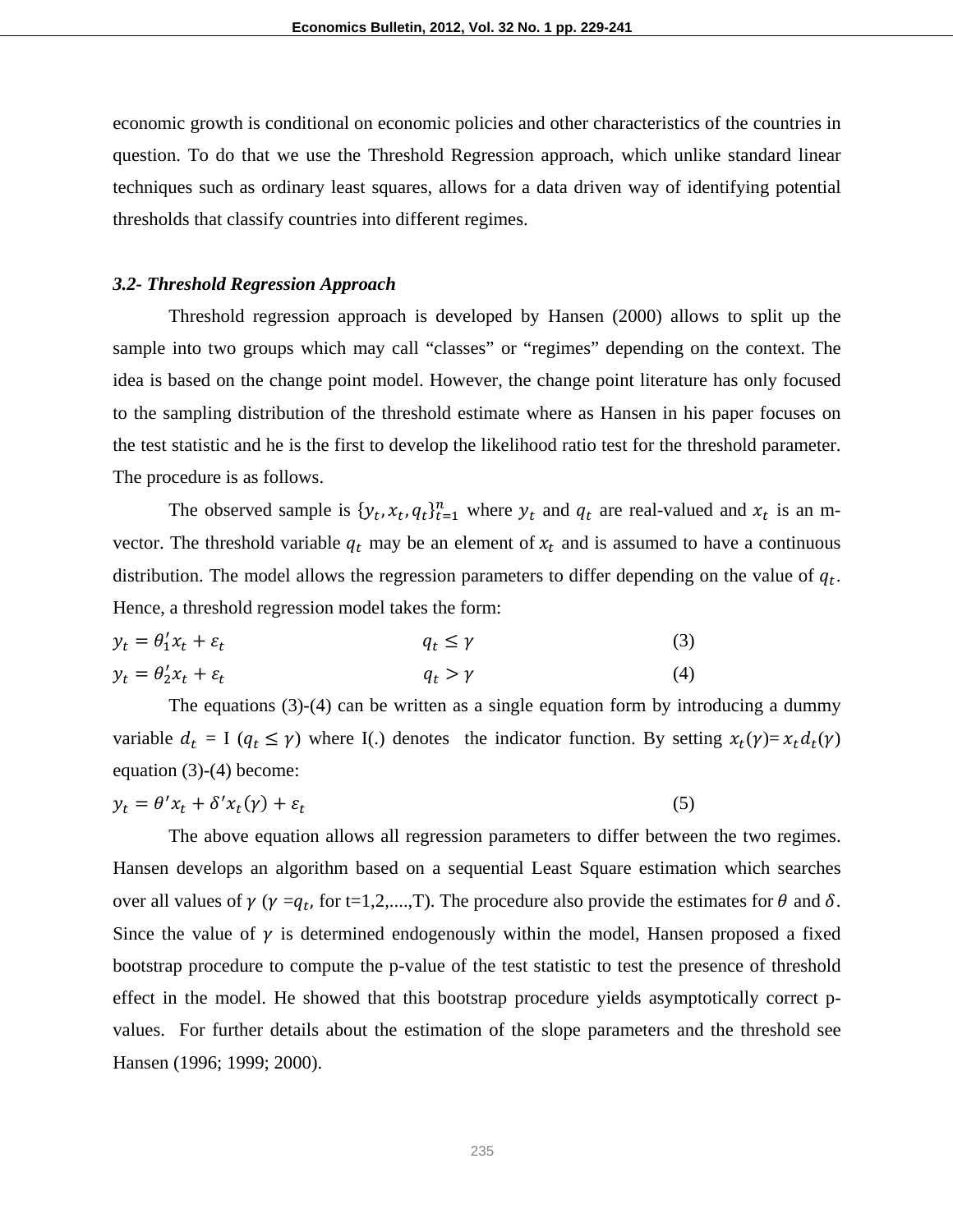# **4-Summary of the Findings**

We begin our empirical analysis by testing the presence of threshold effect in terms of economic policy variables (such as government budget deficit, current account balance, government consumption expenditure, total foreign reserves to imports ratio and exports to GDP ratio) using the Hansen threshold testing procedure. The null hypothesis here is that there is no threshold effect. The LM-test statistic for testing the null of no threshold effect and the corresponding p-values are reported in table 1. As we can see that for all economic policy variables we strongly reject the null of no threshold effect as all the estimated p-values are all close to zero. Therefore, the results in table 1 provide strong evidence for the presence of threshold effects instigated by the list of economic policy variables considered here. Once the presence of threshold effect is confirmed the next step is to estimate the model at the different regimes, below and above the threshold.

The threshold estimation results are summarized in tables 2 and  $3<sup>3</sup>$ . In table 2 we report the estimated coefficients of the three disaster cost measures constructed in this paper by using budget deficit, current account balance and total exports to GDP ratio as threshold variables<sup>4</sup>. The hypotheses we are testing here is that countries with lower fiscal deficit and higher current account balance, and higher degree of openness to trade are better able to absorb the negative shock due to natural disasters. More specifically, our hypotheses here is that better fiscal and external policies will moderate the impact natural disasters on economic performance of a country such that natural disaster will be more detrimental for countries with higher level of fiscal deficit or lower current account balance. Further, countries open to trade will experience smaller negative impact of natural disaster on economic growth as they are more likely to receive larger international capital inflows during the reconstruction efforts. The results reported in table 2 confirm these hypotheses as we find that the higher budget deficit is associated with a statistically significant macroeconomic cost of natural disaster. The estimated threshold value for the budget deficit is around 4 percent of GDP and the countries above this threshold there is a negative and significant impact of natural disasters on economic growth. Similarly, in the

 $3$  To conserve space we only report the threshold variables for each disaster measure and we ignore the estimates of the other variables in the model such as investment, human capital and population growth.

<sup>&</sup>lt;sup>4</sup> We also tried the total trade (exports + imports) to GDP ratio instead of exports to GDP ratio, but our results remain qualitatively similar.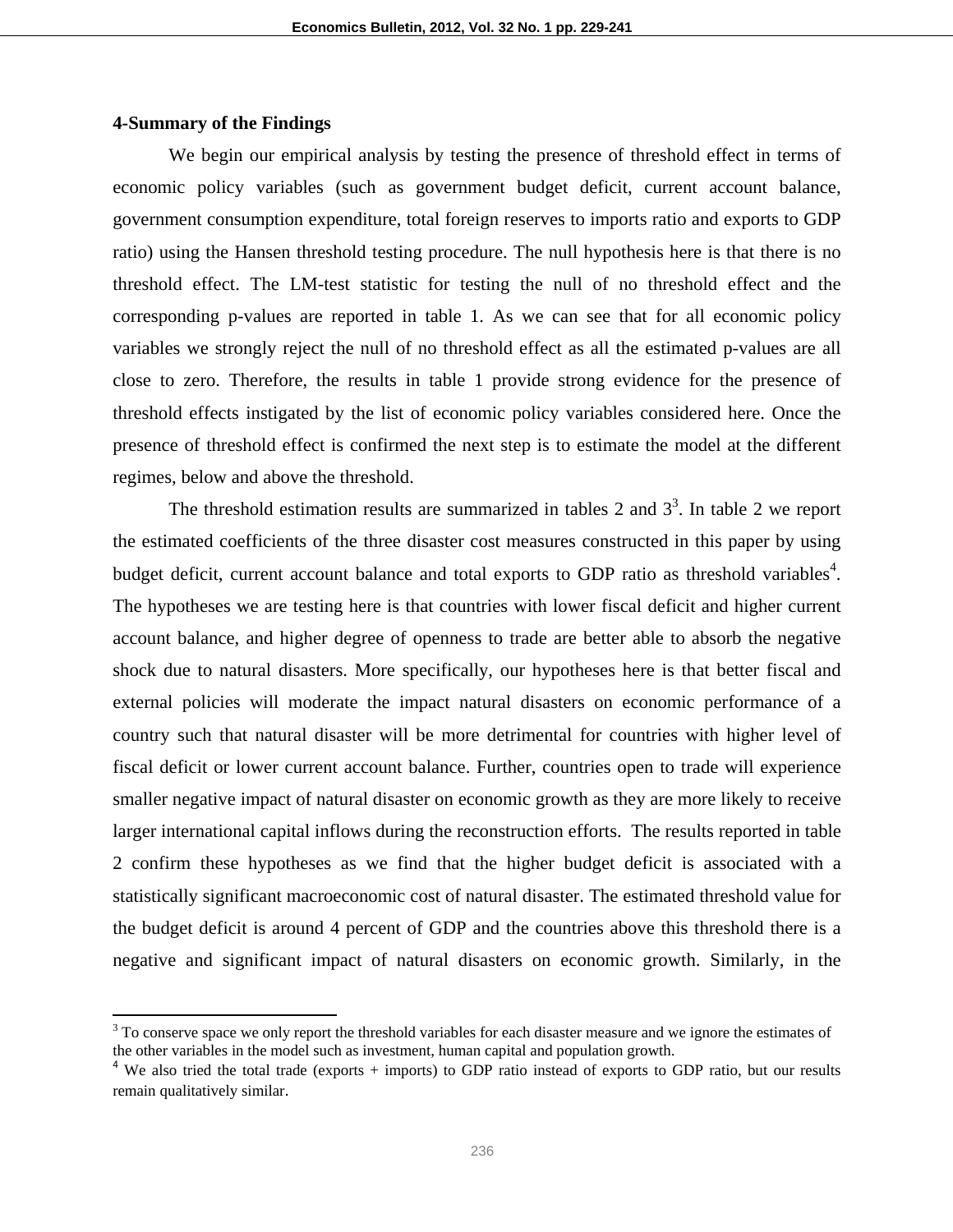countries where the current account balance is below the estimated threshold of 0.63 percent of GDP there is a negative impact of natural disasters on economic growth. Therefore, our results here provide some evidence that the fiscal and external policies are important in moderating the impact of natural disasters on economic growth.

 In table 3 we considered government consumption expenditure as a proxy for the size of the government and the percentage of foreign exchange reserves to total imports as a proxy for the financial stability of a country, as our threshold variables. Our expectation here is that a bigger government is able to mobilize more resources more rapidly for reconstruction, and therefore, reduces the macro-cost of natural disasters. Also the financial stability of the country is expected to be important in moderating the impact of natural disasters on economic growth. Our results provide support to the hypotheses that for countries where government consumption expenditure is above the threshold level, 18 percent of GDP, there is no significant impact of natural disasters on economic growth. Similarly, for financial stability variable we find that countries with higher foreign reserves to imports ratio there is no significant negative impact of natural disasters on economic growth. These results provide support to our initial hypothesis that the financial stability of a country is also important for moderating the impact of natural disasters on economic growth.

### **5-Conclusion**

This paper explores one of the important issues in economic development, the impact of natural disasters on economic growth. We find that the impact of natural disasters on economic growth is not uniform across countries, but it is differentiated according to the macroeconomic policies of the country in question which is struck by a natural disaster. Using a TR approach we find strong evidence for the presence of threshold effects with respect to the macro-policy variables. More specifically, our empirical investigation provides the following evidence: countries with larger government, higher degree of openness to trade, less fiscal and external deficits, and greater financial stability are more capable to endure natural disasters with less impact on their long-term economic growth. Our paper provides some evidence that the cost associated with natural disasters is largely determined by economic forces, which may not only reduce the initial disaster damages but can also reduce the negative long-term economic consequences that a disaster can produce.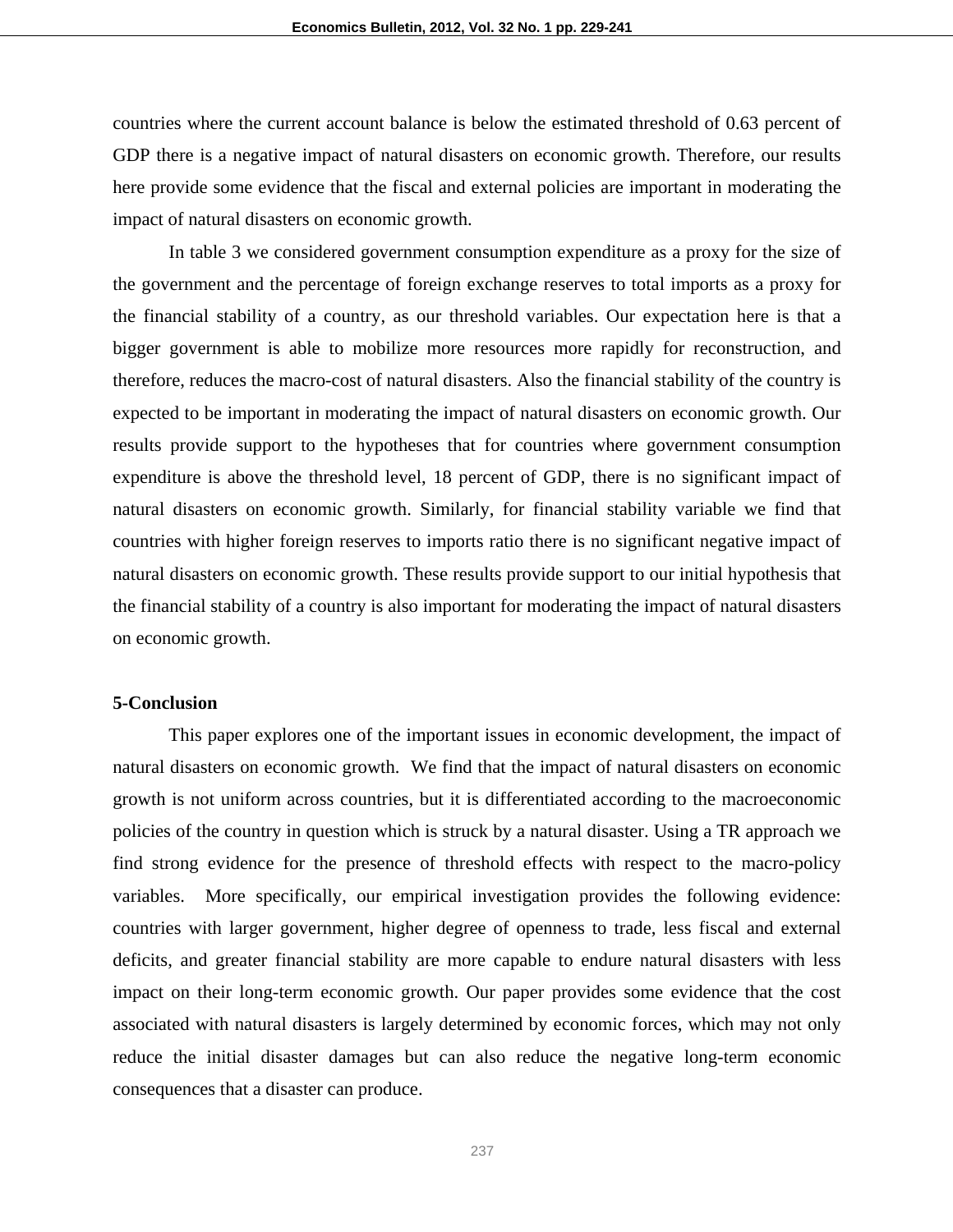# **References**

- Albala-Bertrand, J. M. (1993) *Political economy of large natural disasters,* Oxford, United Kingdom: Clarendon Press.
- Barro, R. and J. Lee (1996) "International Measures of Schooling Years and Schooling Quality" *American Economic Review* **86**, 218-23.
- Barro, R. and J. Lee (2010) "A New Data set of Educational attainment in the World 1950-2010" NBER working paper number 15902.
- Cuaresma, J. C., J. Hlouskova and M. Obersteiner (2008) "Natural disasters as Creative Destruction? Evidence from Developing Countries" *Economic Inquiry* **46(2)**, 214-226.
- EMDAT, (2000) "The OFDA/CRED International Disaster Database" Universite Catholicque de Louvain, Brussels, Belgium. Also available online at www.md. ucl.ac.be/cred.
- Hansen, B. E. (1996) "Inference When a Nuisance Parameter is not Identified under the Null Hypothesis" *Econometrica* **64(2),** 413-430.
- Hansen, B. E. (1999) "Threshold Effects in Non-dynamic Panels: Estimation, testing, and inference" *Journal of Econometrics* **93**, 345-368.
- Hansen, B. E. (2000) "Sample Splitting and Threshold Estimation" Econometrica **68(3)**, 575– 604.
- Hewings, G. J. D. and Y. Okuyama (2003) "Economic Assessment of Unexpected Events" in *The Geographical Dimensions of Terrorism* by S.L. Cutter, D.B. Richardson, and T.J. Wilbanks, Eds., Routledge, 153-160
- Hochrainer, S. (2009) "Assessing the Macroeconomic Impacts of Natural Disasters Are there any?" World Bank Policy Research Working Paper number 4968
- Islam, N. (1995) "Growth Empirics: A Panel Data Approach" *Quarterly Journal of Economics* **110**, 1127–1170.
- Jaramillo, C. R. H. (2009) "Do Natural Disasters Have Long-Term Effects on Growth?" Manuscript, Bogota, Colombia: Universidad de los Andes.
- Leiter, A. M., H. Oberhofer and P. A. Raschky (2009) "Creative Destruction, Flooding Effects on Capital, Labor and Productivity within European Firms" *Environmental and Resource Economics* **43**, 333–350.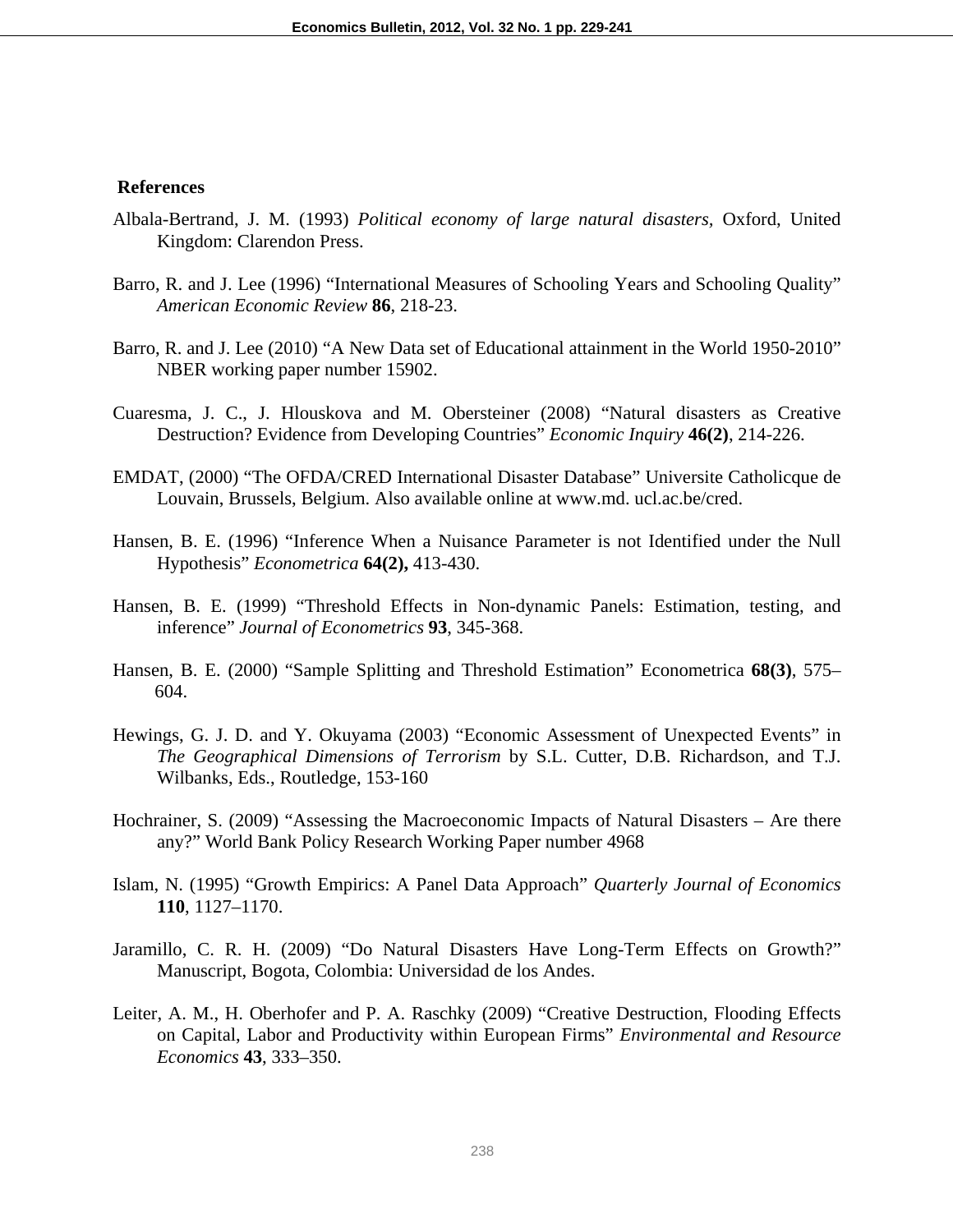- Loayza, N., E. Olaberría, J. Rigolini, and L. Christiansen (2009) "Natural Disasters and Growth-Going beyond the Averages" World Bank Policy Research Working Paper number 4980
- Mankiw, N. G., D. Romer, and D. N. Weil (1992) "A Contribution to the Empirics of Economic Growth" *Quarterly Journal of Economics* **107**, 407–437.
- Mechler, R. (2009) "Disasters and Economic Welfare: Can National Savings Help Explain Postdisaster Changes in Consumption?" World Bank Policy Research Working Paper number 4988
- Noy, I. (2009) "The Macroeconomic Consequences of Disasters" *Journal of Development Economics* **88(2)**, 221-231.
- Noy, I. and A. Nualsri (2007) "What do Exogenous Shocks tell us about Growth Theories?" University of Hawaii Working Paper number 07-28
- Raddatz, C. (2007) "Are External Shocks Responsible for the Instability of Output in Low-Income Countries?" *Journal of Development Economics* **84(1)**, 155-187.
- Raddatz, C. (2009) "The Wrath of God: Macroeconomic Costs of Natural Disasters", Manuscript.
- Rodriguez-Oreggia, E., A. de la Fuente and R. de la Torre (2009) "The Impact of Natural Disasters on Human Development and Poverty at the Municipal Level in Mexico" Manuscript.
- Skidmore, M. and H. Toya (2002) "Do Natural Disasters Promote Long-run Growth?" *Economic Inquiry* **40(4)**, 664-687.
- Summers, R., A. Heston and B. Aten (2006) Penn World Table Version 6.2, Center for International Comparisons of Production, Income and Prices at the University of Pennsylvania.
- United Nations Development Programme (2004) "Reducing Disaster Risk: A Challenge for Development" New York: UNDP.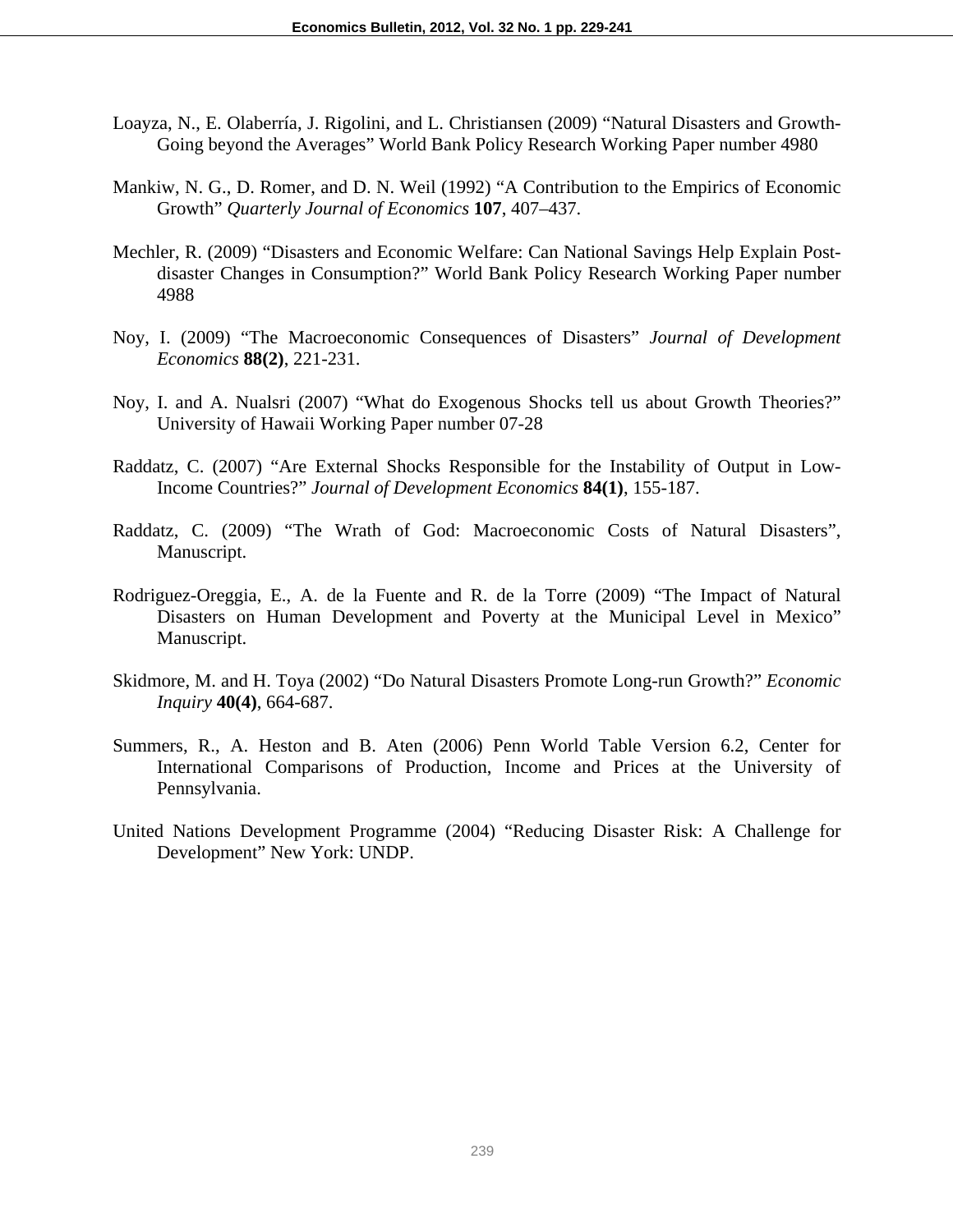| <b>Disaster Cost</b><br><b>Measures</b><br><b>Thresholds</b> | DCM1            | DCM <sub>2</sub> | DCM3            |
|--------------------------------------------------------------|-----------------|------------------|-----------------|
| <b>Budget Deficit/GDP</b>                                    | 47.62           | 48.26            | 47.76           |
|                                                              | [0.00]          | [0.00]           | [0.00]          |
| Current account                                              | 22.00           | 21.53            | 26.38           |
| balance/GDP                                                  | [0.02]          | [0.02]           | [0.00]          |
| Government<br>consumption<br>expenditure/GDP                 | 27.22<br>[0.00] | 26.58<br>[0.00]  | 26.33<br>[0.00] |
| Total foreign                                                | 30.42           | 30.23            | 34.12           |
| reserves/imports                                             | [0.00]          | [0.00]           | [0.00]          |
| Exports/GDP                                                  | 32.27           | 33.13            | 33.95           |
|                                                              | [0.00]          | [0.00]           | [0.00]          |

**Table 1**: LM test results for threshold effects

**Note:** the values in [ ] are the Bootstrap p-values of the LM test statistics of no threshold effect.